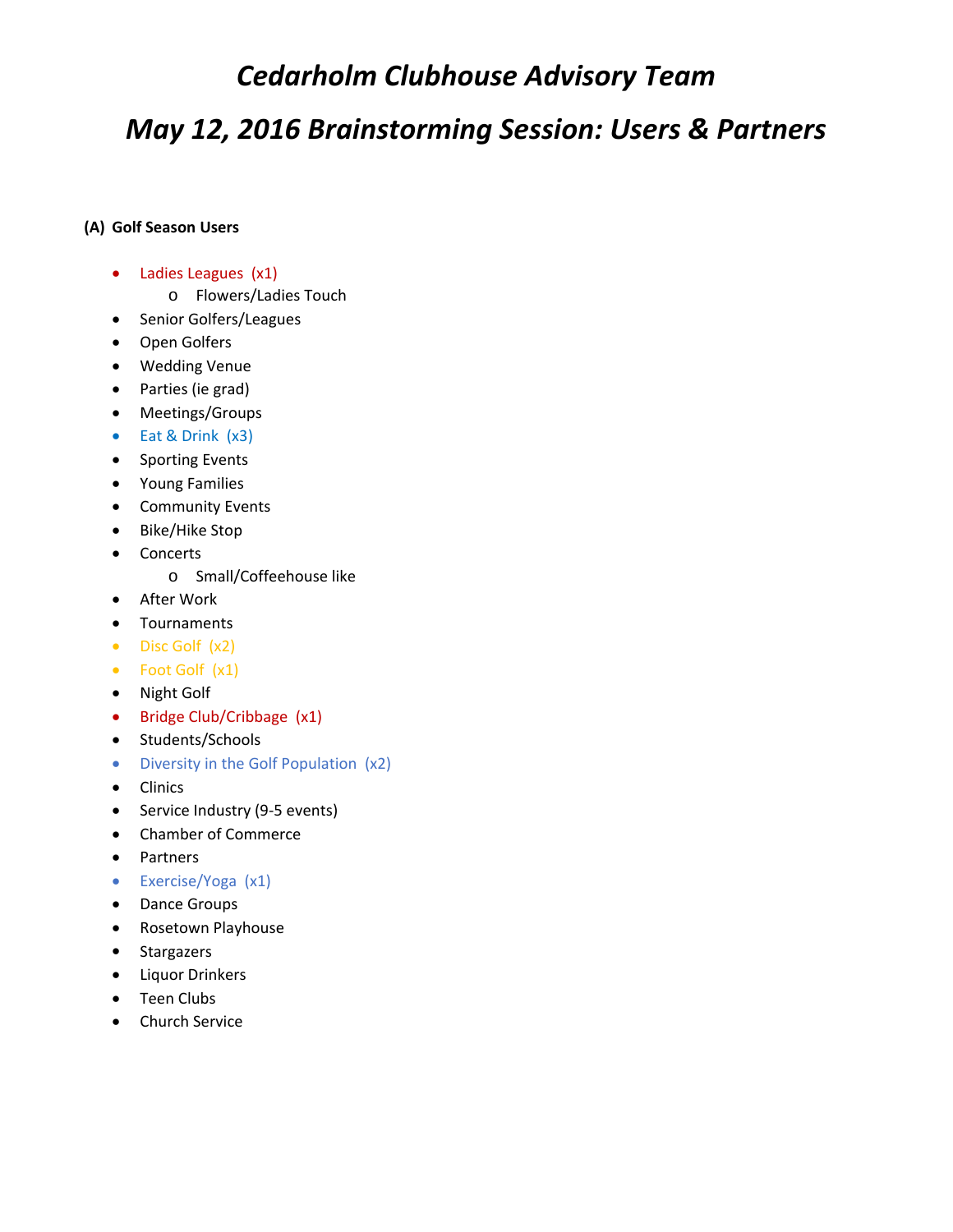#### **(B) Off‐Season Clubhouse Users**

- Cross‐Country Skiing
	- o Equipment Rental (x1)
- Snowshoe (x1)
- Clubhouse Rentals
	- o Parties, meetings, social, banquets
- Special Events
- Tours
	- o Historical Society Schools
- Winter Fest (x1)
	- o Winter Golf
- Skating Rink (x3)
- Dance Classes
- Senior Club
- Sledding
- Bonfires
- Card Clubs
- High School Classes
- Teen Center (x3)
- Special Interest Classes (x1)
- Speaker/Toastmaster
- Viewing Parties (ie Super Bowl)
- Golf Simulator (x2)
- Craft Sales Holiday Sales
- Adult Learning Classes through the University of Minnesota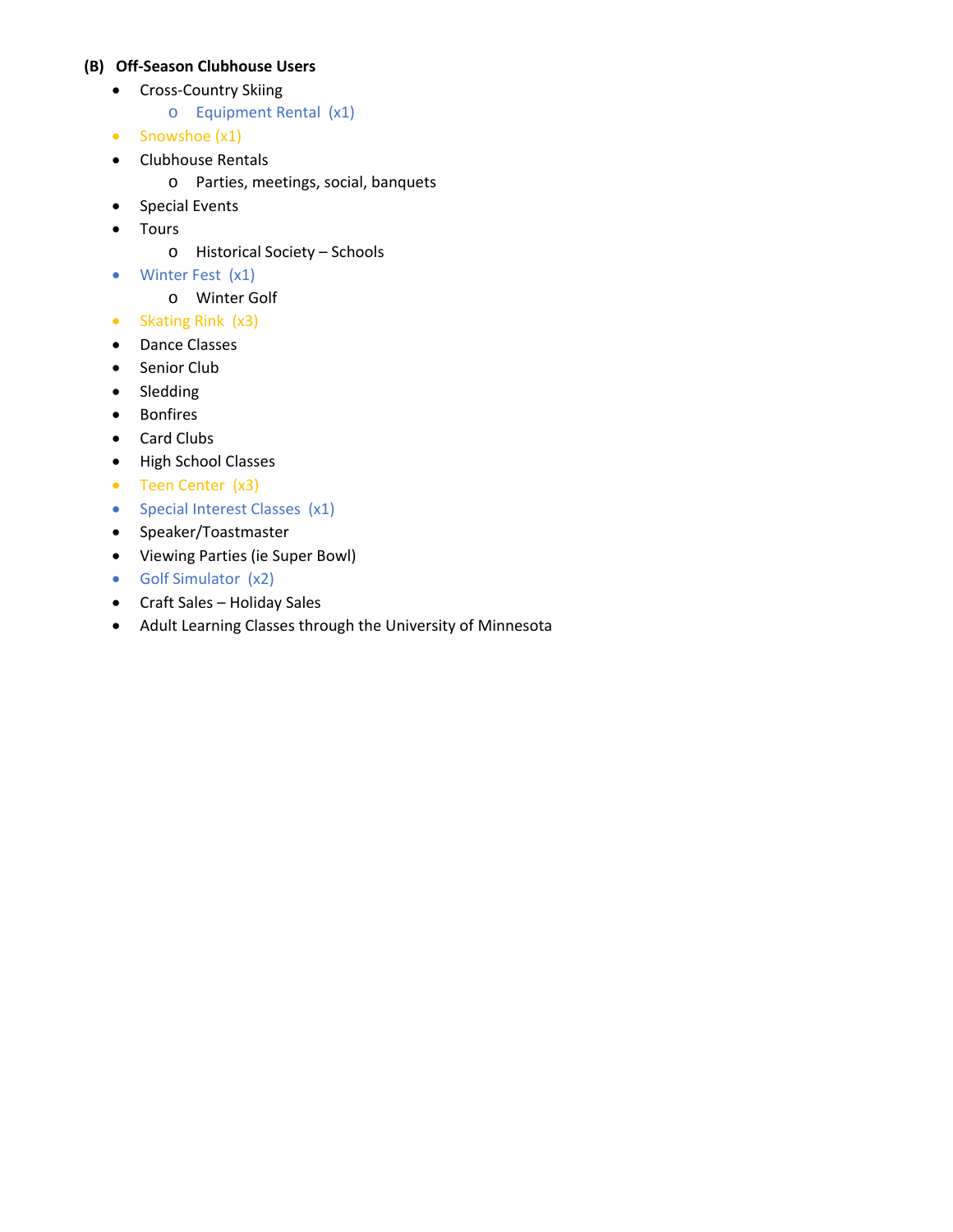### **(C) Community Partners**

- "Big Buck" Partner/Sponsor Naming Rights
- Significant Donation toward new building in exchange for rounds of golf
- Other Businesses advertise for Cedarholm in return for rounds of golf
- Catering Company outfits the Kitchen (x3)
- Food Service Sponsor supplies equipment in exchange for future business from Cedarholm when purchasing food/product (x1)
- Partnership with Cedarholm itself loyalty card
- Cross Business Loyalty Card Cedarholm Sponsored/based in Roseville (x2)
- Partner with Funeral Home to provide Funeral Lunches
- Neighborhood Associations
- FORParks donate a Fireplace at Cedarholm like they did with Park Buildings (x1)
- Pull Tabs Charity Partners  $(x1)$
- Partner with Neighboring Cities
- Bingo
- Hospital/Health Care
- Rosedale
- Partner with Library
- School district
- Affiliated Groups
	- o Historical Society (x2) Historical Society (x2) Historical Society (x1)
	- o Athletic Associations (x1)
- **•** Businesses
- Churches
- Hostel Guests/Visitors
- Youth Groups
	- o Scouts/Badges
- Colleges (x1)
- Community Organizations (x1)
- Families
- City Staff/Department Users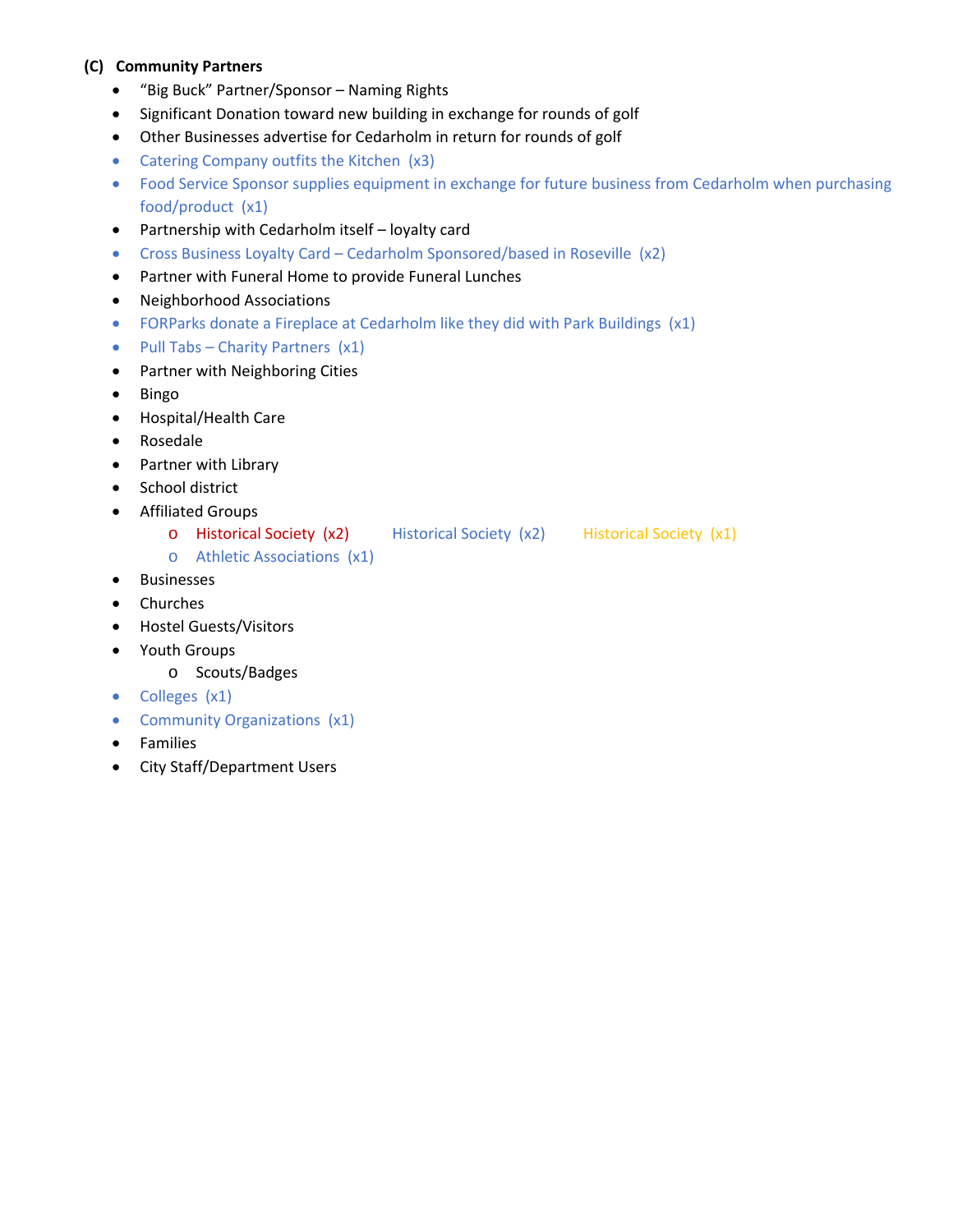#### **(D) Creative Opportunities for Clubhouse Users**

- Hitting Bays/Golf Training (x1)
- Indoor Practice Ranges
- TV Screens for showing the PGA Channels (x2)
- Bathrooms/Changing Rooms
- Bar Service
- Special Events
	- o Classes (ie painting, color books, exercise, gaming, speed dating)
- Speaking Events/Poetry Readings/Book Club (x3)
- Celebrity Events
- Card Nights
	- o Poker, Bridge, 500
- Sports Bar Concept (x2) Sports Bar Concept (x2)
- Watch Sporting Events (x1)
- Events
	- o Movie Nights (x1)
	- o Family Nights
	- o Hayrides (x1)
	- o Theme Nights
- Partner with the OVAL
- Food Trucks with Wine & Beer (x2)
- Enhanced Deck with Heater(s)
- Gardening/Produce Fairs
- Two Story Building (x1)
- Equipment Demo Days
- Additional Proshop Sales Ideas
- Teen Night Discounts
- Theme Nights
	- o Food
- Events that Promote Local Businesses
- School Events
- Story Time